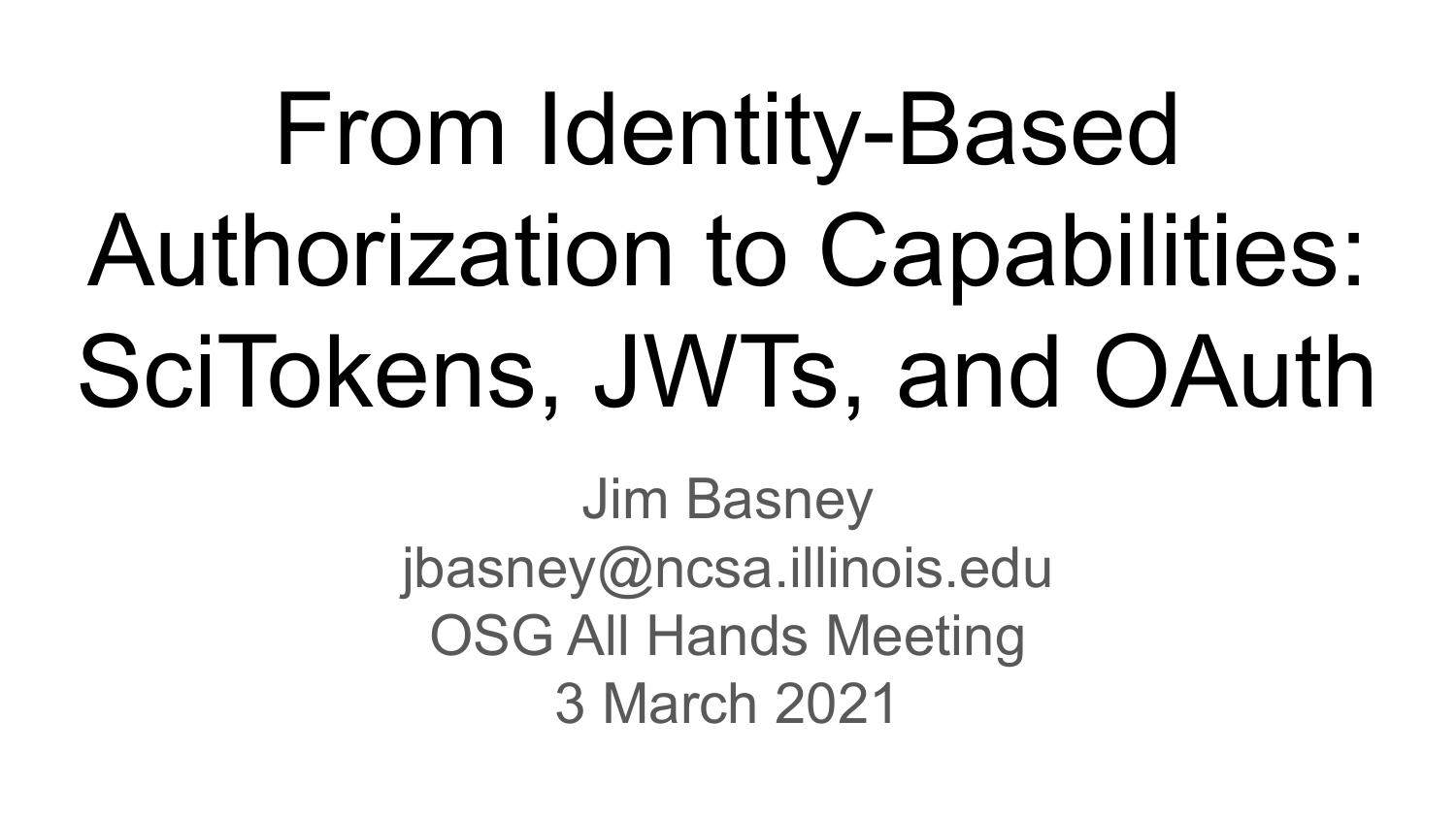## Goals for a dHTC Authorization System

• Enable access to dHTC for the advancement of open science!

- Implement appropriate resource/data access policies
- Ease of use
- Manageability
- Distributed/Decentralized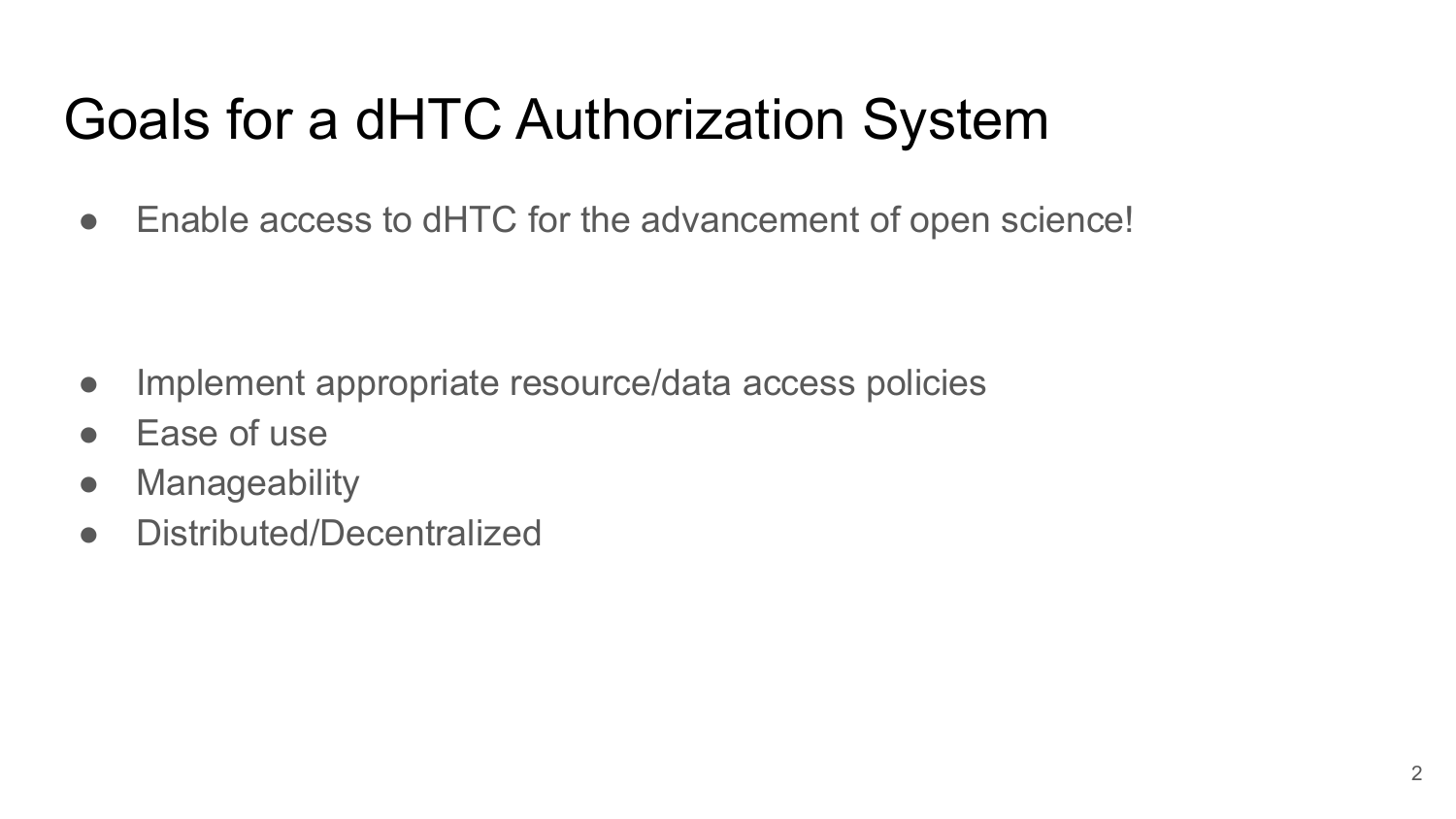### Authentication & Authorization Standards

- X.509: Certificates
	- Grid Security Infrastructure (GSI)
	- Virtual Organization Membership Service (VOMS)
- SAML: Security Assertion Markup Language
	- Using XML
	- Single Sign-on for Higher Education: eduGAIN / InCommon / Shibboleth

### ● JWT: JSON Web Tokens

- Using JavaScript Object Notation (JSON)
- Pronounced "jot"
- Digitally signed, self-describing security tokens
- **OAuth: Authorization Framework** 
	- Optionally using JWTs
	- Tokens for limited access to resources
- OIDC: OpenID Connect
	- An identity layer on top of OAuth
	- Using JWTs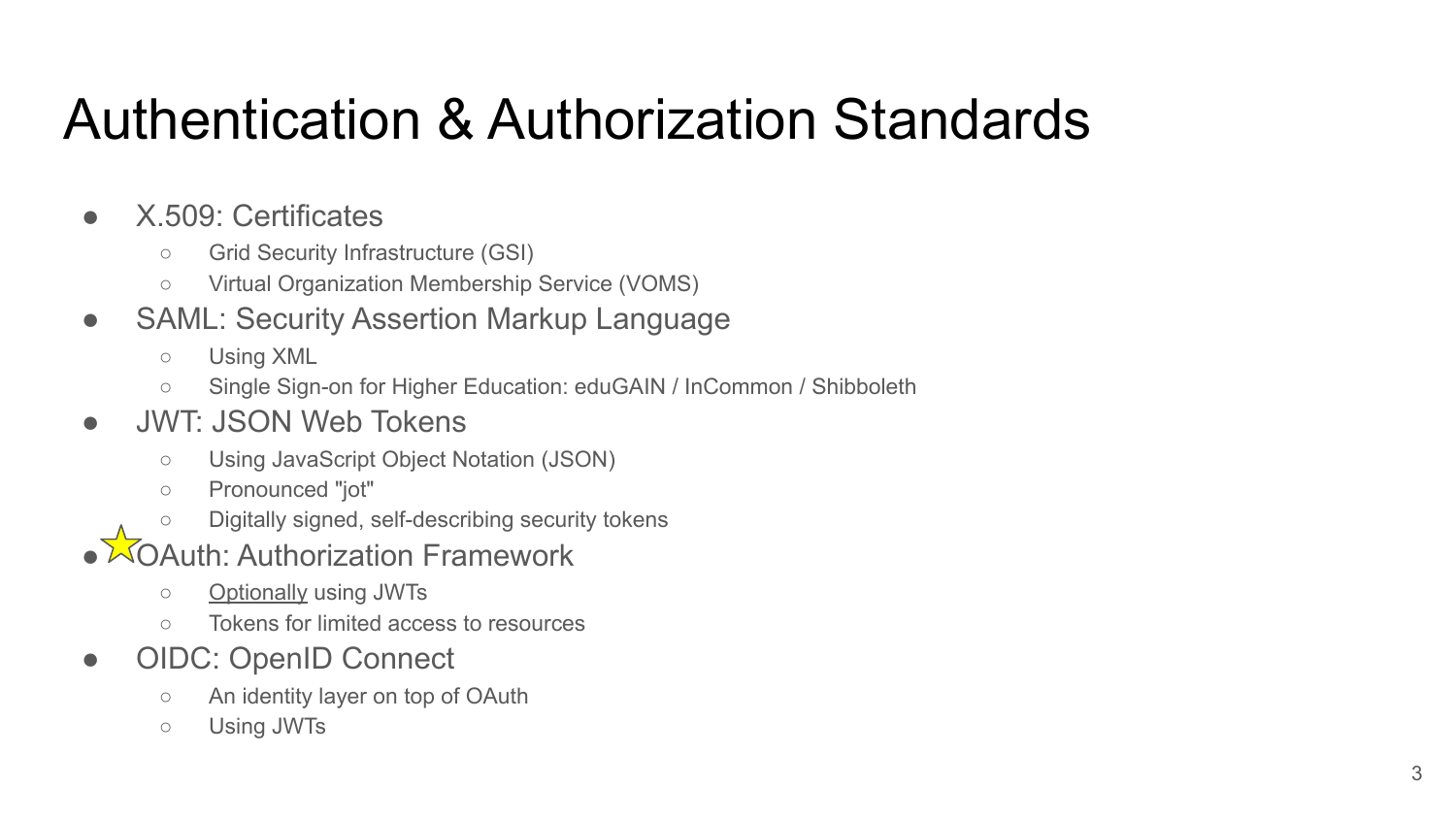

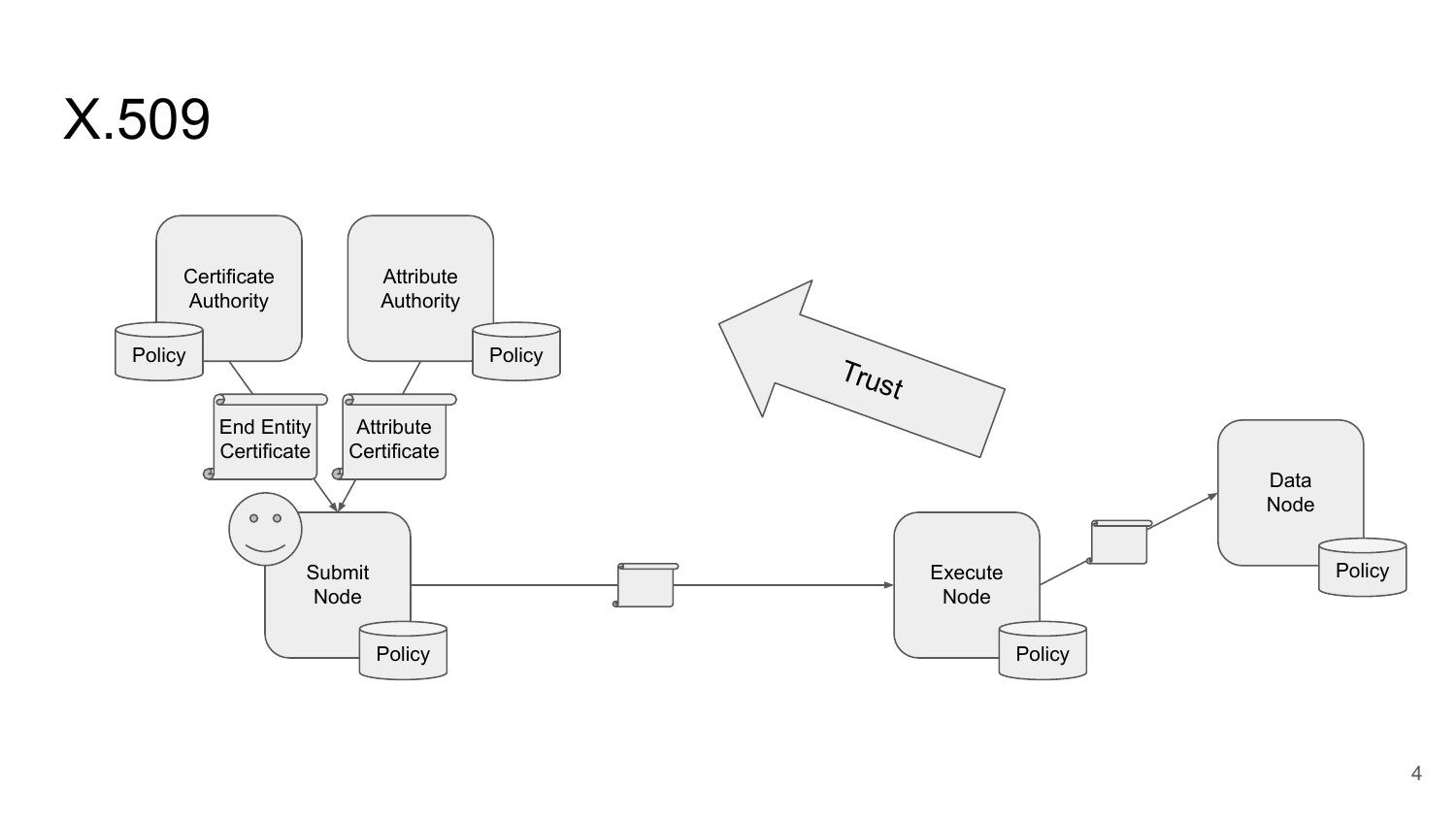### SAML

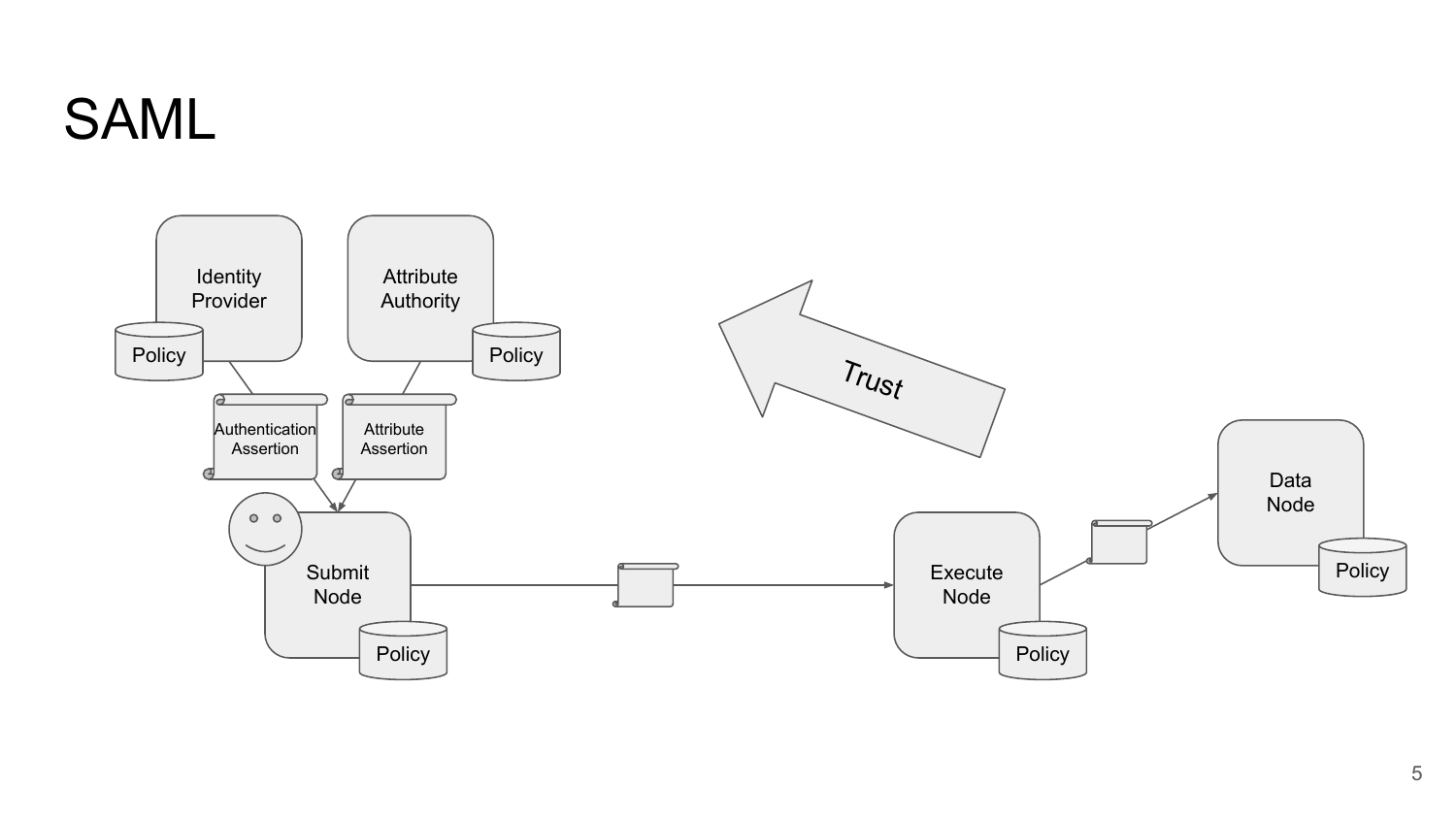### JWT / OIDC / OAuth

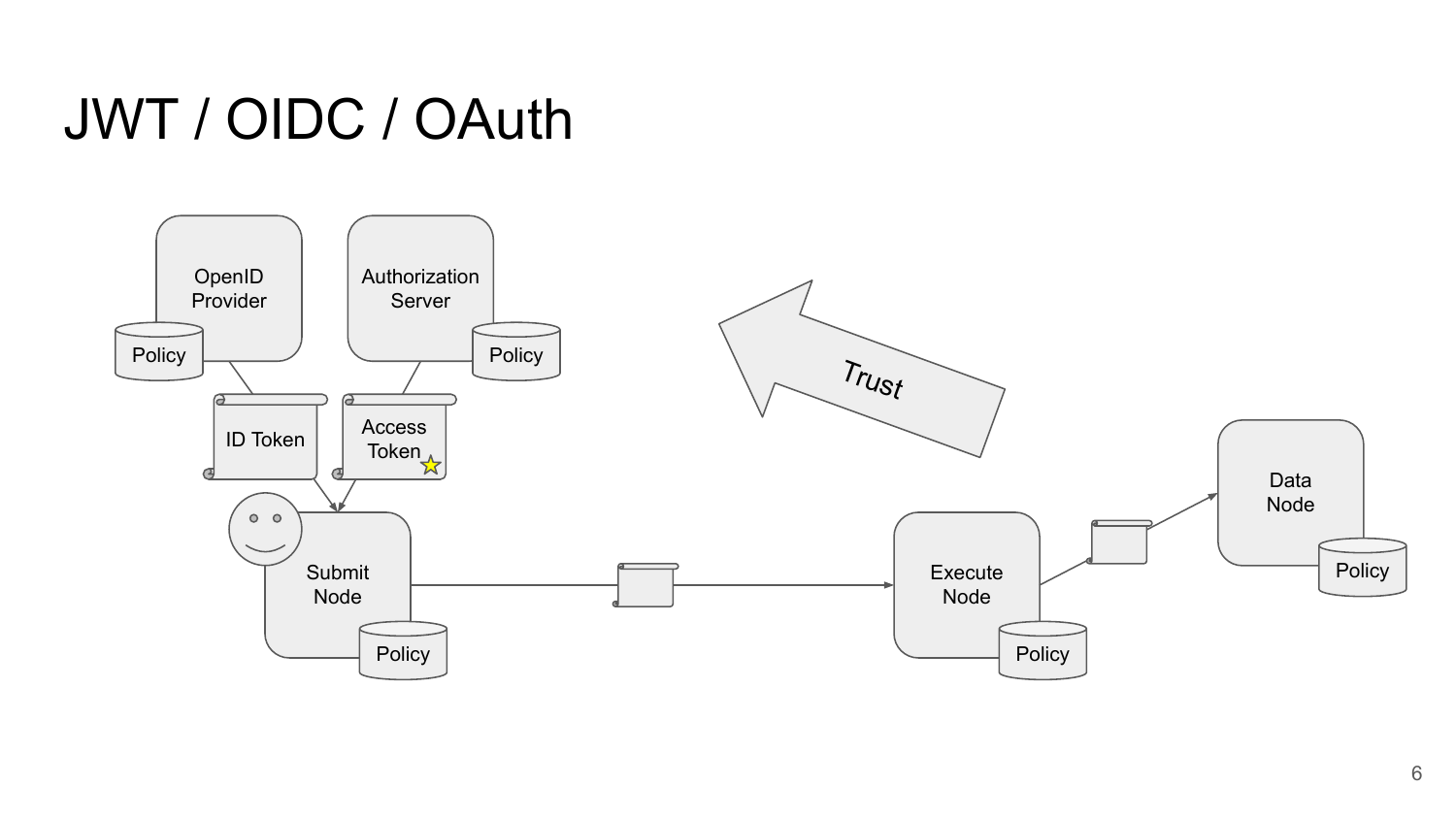### Credentials for Authentication / Authorization

|                            | X.509                                                                     | <b>SAML</b>                        | <b>OIDC</b>                        | <b>OAuth / JWT</b>                      |
|----------------------------|---------------------------------------------------------------------------|------------------------------------|------------------------------------|-----------------------------------------|
| <b>Credential Issuer</b>   | <b>Certificate Authority</b>                                              | <b>Identity Provider</b>           | <b>OpenID Provider</b>             | <b>Authorization Server</b>             |
| <b>Credential Verifier</b> | <b>Relying Party</b>                                                      | Service Provider                   | <b>Relying Party</b>               | <b>Resource Server</b>                  |
| <b>Credential</b>          | Certificate                                                               | Assertion                          | <b>ID Token</b>                    | Access Token                            |
| Language                   | ASN.1                                                                     | <b>XML</b>                         | <b>JSON</b>                        | <b>JSON</b>                             |
| <b>Credential Contents</b> | <b>Distinguished Names</b><br>/ Fully Qualified<br><b>Attribute Names</b> | <b>Attributes</b>                  | Claims                             | Claims                                  |
| User Identifier            | Subject DN                                                                | NameID /<br>eduPersonPrincipalName | Subject Identifier<br>(sub) Claim  | Subject (sub) Claim                     |
| <b>Managing Trust</b>      | <b>CA Certificate Bundle</b>                                              | <b>SAML Metadata</b>               | <b>OpenID Provider</b><br>Metadata | <b>Authorization Server</b><br>Metadata |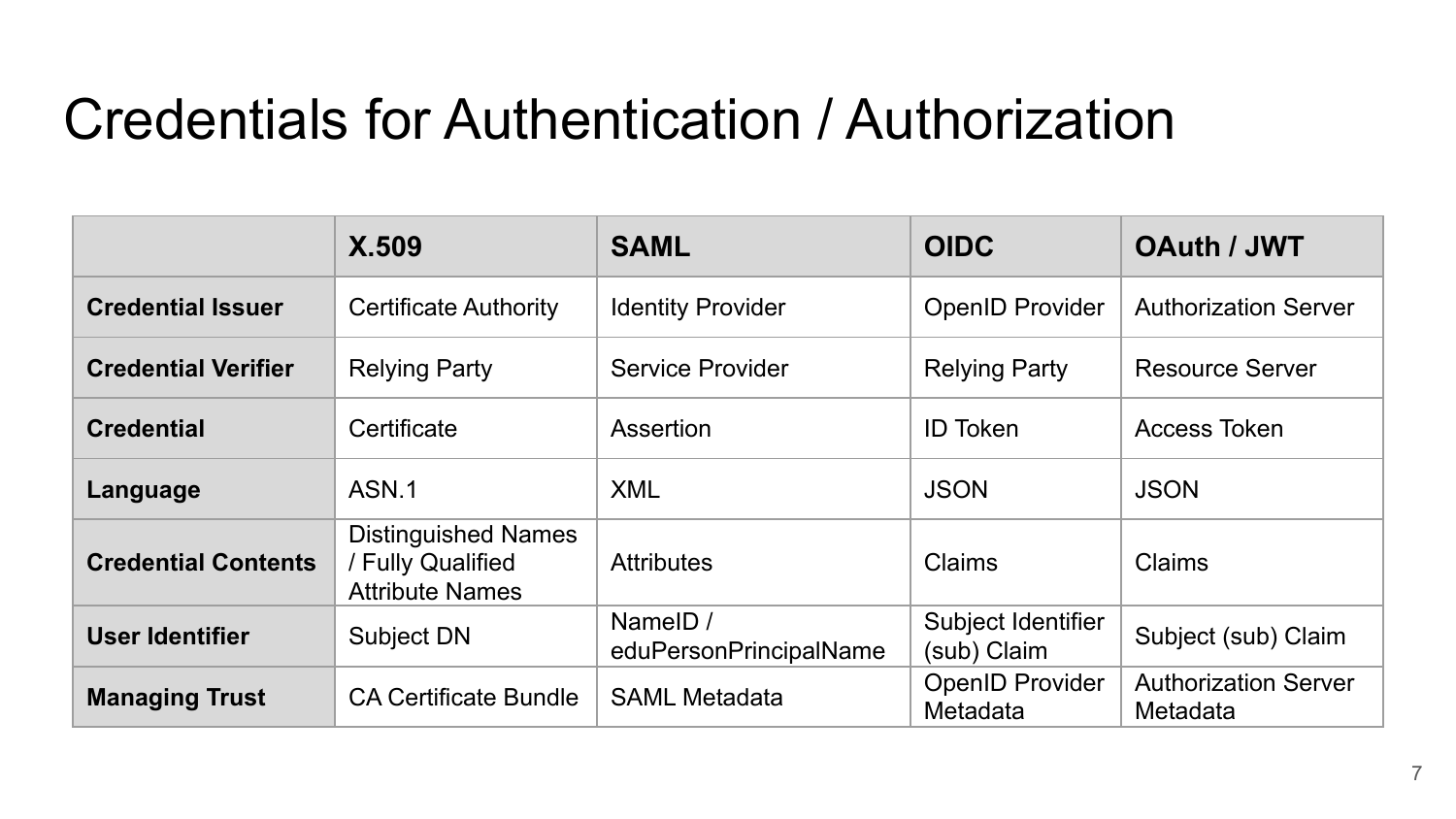### Authorization / Access Control

|                       |                                                      | Supported By |             |             |              |
|-----------------------|------------------------------------------------------|--------------|-------------|-------------|--------------|
|                       |                                                      | X.509        | <b>SAML</b> | <b>OIDC</b> | <b>OAuth</b> |
| <b>Identity-based</b> | User identifiers and access control lists            | <b>YES</b>   | <b>YES</b>  | <b>YES</b>  | <b>YES</b>   |
| Attribute-based       | Access policies based on user attributes             | <b>YES</b>   | <b>YES</b>  | <b>YES</b>  | <b>YES</b>   |
| Role-based            | Access controls based on group memberships and roles | <b>YES</b>   | <b>YES</b>  | <b>YES</b>  | <b>YES</b>   |
| Capability-based      | Tokens allow actions on resources                    |              |             |             | YES ☆        |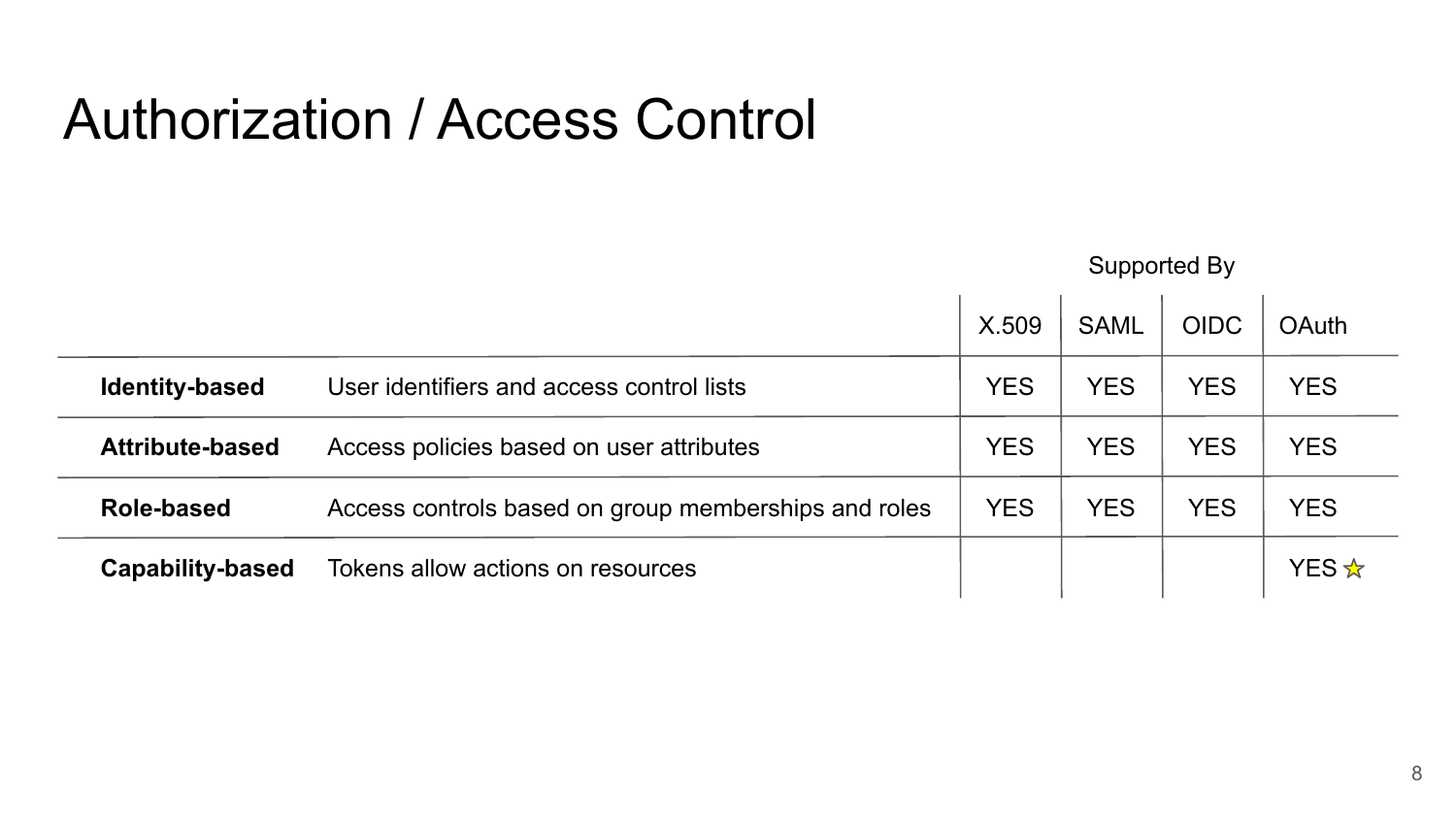# OIDC JWT Demo

Log on to https://demo.cilogon.org/ with your campus identity provider or use your GitHub, Google, or ORCID account.



### **Success!**

· Show/Hide User Info

· Show/Hide ID Token ID

eyJ0eXAiOiJKV1QiLCJraWQiOiIyNDRCMjM1RjZCMjhFMzQxMDhEMTAxRUFDNzM2MkM0RSIsImFsZyI6I1JTMjU2In0.eyJ1bWFpbCI6ImpiYXNuZX1AaWxs Token

"typ": "JWI", "kid": "244B235F6B28E34108D101EAC7362C4E", Header "alg": "RS256"

| Payload       | "email": "jbasnev@illinois.edu",<br>"given name": "James",<br>"family name": "Basney",<br>"name": "James Basney",<br>"cert subject dn": "/DC=org/DC=cilogon/C=US/O=National Center for Supercomputing Applications/CN=James Basney T37233",<br>"idp": "https://idp.ncsa.illinois.edu/idp/shibboleth",<br>"idp name": "National Center for Supercomputing Applications",<br>"eppn": "ibasnev@ncsa.illinois.edu",<br>"eptid": "https://idp.ncsa.illinois.edu/idp/shibboleth!https://cilogon.org/shibboleth!ChF3nEYtvG05351giwva5G4Xv0g=",<br>"subject id": "ibasnev@ncsa.illinois.edu",<br>"affiliation": "staff@ncsa.illinois.edu;emplovee@ncsa.illinois.edu;member@ncsa.illinois.edu",<br>"acr": "https://refeds.org/profile/mfa",<br>"iss": "https://cilogon.org",<br>"sub": "CIL1000027".<br>"aud": "cilogon:test.cilogon.org/demo",<br>"token id": "https://cilogon.org/oauth2/idToken/3cc7a5f035807fe7cf378b0c65ced64/1600985334883",<br>"nonce": "mPuM66sSNZ23NVq79M qMLrvwYzhP1aQNDZLckC9pXE",<br>"auth time": "1600985334",<br>"exp": 1600986234.<br>"iat": 1600985334,<br>"isMemberOf": [<br>"CO:members:all",<br>"CO:members:active",<br>"linux-users",<br>"scitokens" |
|---------------|---------------------------------------------------------------------------------------------------------------------------------------------------------------------------------------------------------------------------------------------------------------------------------------------------------------------------------------------------------------------------------------------------------------------------------------------------------------------------------------------------------------------------------------------------------------------------------------------------------------------------------------------------------------------------------------------------------------------------------------------------------------------------------------------------------------------------------------------------------------------------------------------------------------------------------------------------------------------------------------------------------------------------------------------------------------------------------------------------------------------------------------------------------------------------------|
| Public<br>key | -----REGIN PUBLIC KEY-----<br>MIIBIjANBgkqhkiG9w0BAQEFAAOCAQ8AMIIBCgKCAQEAhpJRWPJAv9yolz9ewiLJMk1udGZC0JSW<br>X10wgaTUpWgcvDricRmS0TVxWeDaHig71prkb7Yow0dBv20TWeeNN01HxT05nVDwg2j08IliR2Gs<br>cwi9pC6qektC9CXEBEEJYn10rx9kazSvMTwXD/92jZt3k8ixbuNzX6ZcfotXe/vmFu7Jtqxr9XYz<br>signing ZXTMMjXLC4qt02oURVHOMwjR0ziuIIn0wZXvy7kGScnRZgYvyTBpIfvsRtVIEye5XPnk+DCBRo76<br>9qMFCDXD10hc9ePaxLseght000XEqv8SZ6MnvjWpuvlxW6GPmVHK6h2tvD2Lk4GU09qsj8wrU1Kr<br>sUgfsOIDAOAB<br>-----END PUBLIC KEY-----                                                                                                                                                                                                                                                                                                                                                                                                                                                                                                                                                                                                                                                                                  |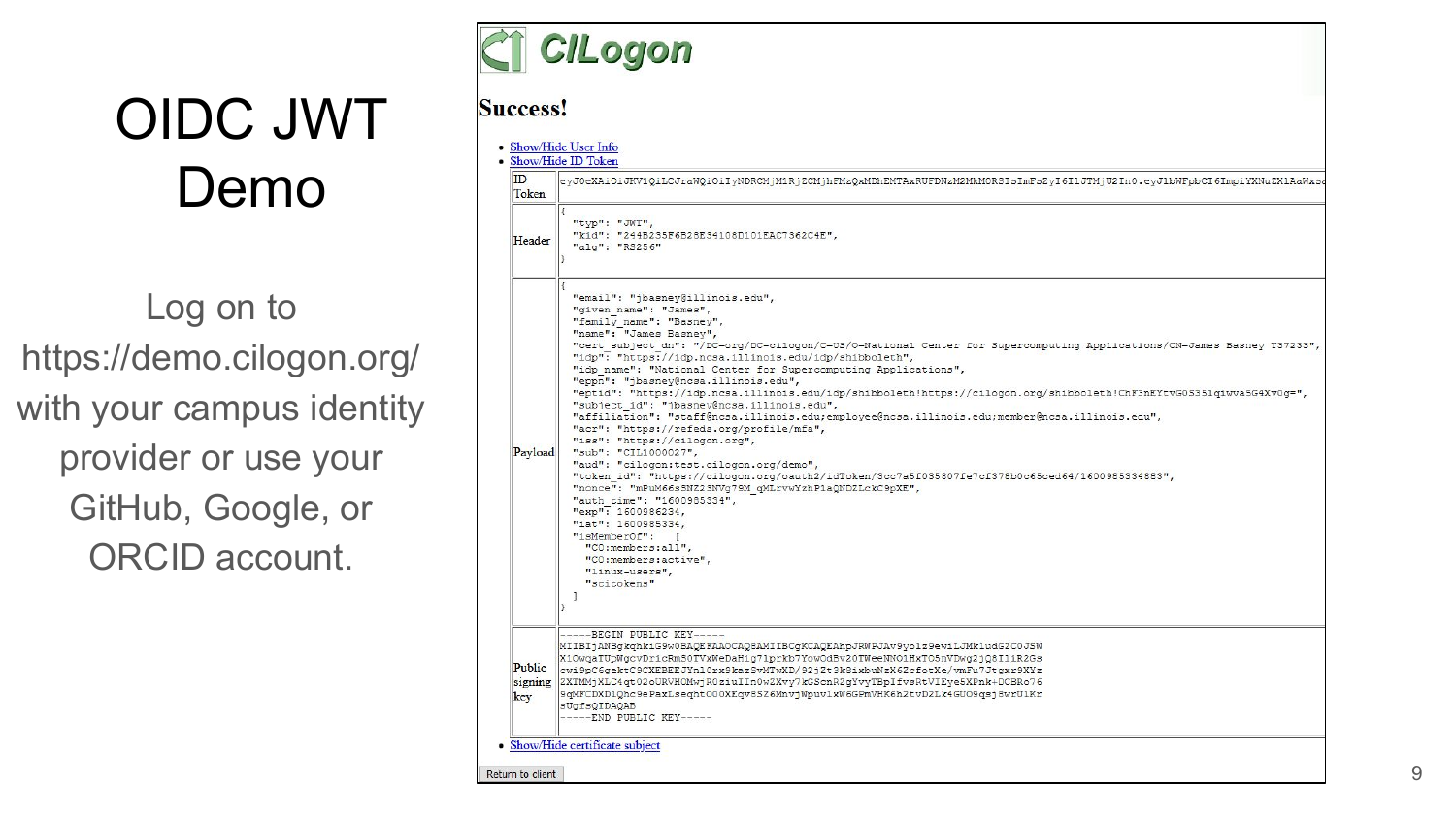## OIDC JWT Demo

Paste the ID Token and Public Key into https://jwt.io/ to verify it.

Encoded PASTE A TOKEN HERE

eyJ0eXAiOiJKV1QiLCJraWQiOiIyNDRCMjM1RjZ CMihFMzQxMDhEMTAxRUFDNzM2MkM0RSIsImFsZy I6IlJTMjU2In0.evJ1bWFpbCI6ImpiYXNuZX1Aa WxsaW5vaXMuZWR1IiwiZ212ZW5fbmFtZSI6Ikph bWVzIiwiZmFtaWx5X25hbWUiOiJCYXNuZXkiLCJ uYW11IjoiSmFtZXMgQmFzbmV5IiwiY2VydF9zdW JqZWN0X2RuIioiL0RDPW9vZv9E0z1iaWxvZ29uL 0M9VVMvTz10YXRpb25hbCBDZW50ZXIgZm9yIFN1 cGVyY29tcHV0aW5nIEFwcGxpY2F0aW9ucy9DTj1 KYW11cyBCYXNuZXkgVDM3MjMzIiwiaWRwIjoiaH R0cHM6Ly9pZHAubmNzYS5pbGxpbm9pcy51ZHUva WRwL3NoaWJib2x1dGgiLCJpZHBfbmFtZSI6Ik5h dGlvbmFsIENlbnRlciBmb3IqU3VwZXJjb21wdXR pbmcqQXBwbGljYXRpb25zIiwiZXBwbiI6ImpiYX NuZX1AbmNzYS5pbGxpbm9pcy51ZHUiLCJ1cHRpZ CI6Imh0dHBz0i8vaWRwLm5jc2EuaWxsaW5vaXMu ZWR1L2lkcC9zaGliYm9sZXRoIWh0dHBz0i8vY2l sb2dvbi5vcmcvc2hpYmJvbGV0aCFDaEYzbkVZdH ZHMFMzNWxxaXd2YTVHNFh2MGc9Iiwic3ViamVid F9pZCI6ImpiYXNuZX1AbmNzYS5pbGxpbm9pcv51 ZHUiLCJhZmZpbGlhdGlvbiI6InN0YWZm0G5ic2E uaWxsaW5vaXMuZWR102VtcGxveWV1QG5jc2EuaW xsaW5vaXMuZWR10211bWJ1ckBuY3NhLmlsbGlub 21zLmVkdSIsImFjciI6Imh0dHBz0i8vcmVmZWRz Lm9yZy9wcm9maWxlL21mYSIsImlzcyI6Imh0dHB z0i8vY21sb2dvbi5vcmciLCJzdWIi0iJDSUwxMD AwMDI3IiwiYXVkIjoiY21sb2dvbjp0ZXN0LmNpb G9nb24ub3JnL2R1bW8iLCJ0b2t1b19pZCI6Imh0 dHBz0i8vY21sb2dvbi5vcmcvb2F1dGqyL21kVG9 rZW4vM2NjN2E1ZjAzNTqwN2Z1N2NmMzc4YjBjNj VjZWQ2NC8xNjAw0Tq1MzM00DqzIiwibm9uY2Ui0 iJtUHVNNjZzU05aMjNOVmc30U1fcU1McnZ3WXpo UDFhUU5EWkxja0M5cFhFIiwiYXV0aF90aW1lIjo iMTYwMDk4NTMzNCIsImV4cCI6MTYwMDk4NiIzNC wiaWF0IjoxNjAw0Tg1MzM0LCJpc011bWJ1ck9mI ipbIkNPOm11bWJ1cnM6YWxsIiwi0086bWVtYmVv czphY3RpdmUiLCJsaW51eC11c2VycyIsInNjaXR va2VucyJdfQ.YhjN59Wn6lukkIChKHACCeDj8kU mOyfsDaz101LZIQupkxtKakQjdJ4Eu82g1WX52E K-IVHh--Ud1NolU51-Ovg2JIkDyjkJ61ZsAJfw6Sctm0cGuD2kGYDzHzw

3VPR37e13eQqz0\_S3Uar1lecLhYt-

PP9YvJwM\_uH9iFRjTB1A8STs03ATyDWhr2zGrXe

**Decoded** EDIT THE PAYLOAD AND SECRET

**HEADER: ALGORITHM & TOKEN TYPE** 

```
"typ": "JWT",
"kid": "244B235F6B28E34108D101EAC7362C4E",
"alg": "RS256"
```
### **PAYLOAD: DATA**

"email": "ibasnev@illinois.edu". "given\_name": "James", "family\_name": "Basney", "name": "James Basney" "cert\_subject\_dn": "/DC=org/DC=cilogon /C=US/O=National Center for Supercomputing Applications/CN=James Basney T37233" "idp": "https://idp.ncsa.illinois.edu /idp/shibboleth" "idp\_name": "National Center for Supercomputing Applications", "eppn": "ibasnev@ncsa.illinois.edu"; "eptid": "https://idp.ncsa.illinois.edu /idp/shibboleth!https://cilogon.org /shibboleth!ChF3nEYtvG0S35lqiwva5G4Xv0g=", "subject\_id": "jbasney@ncsa.illinois.edu", "affiliation": "staff@ncsa.illinois.edu;employee@ncsa.illinois.edu;mem ber@ncsa.illinois.edu" "acr": "https://refeds.org/profile/mfa", "iss": "https://cilogon.org", "sub": "CIL1000027" "aud": "cilogon:test.cilogon.org/demo". "token\_id": "https://cilogon.org/oauth2/idToken /3cc7a5f035807fe7cf378b0c65ced64/1600985334883". "nonce": "mPuM66sSNZ23NVg79M\_qMLrvwYzhP1aQNDZLckC9pXE", "auth\_time": "1600985334", "exp": 1600986234. "iat": 1600985334, "isMemberOf": [ "CO:members:all" "CO:members:active", "linux-users", "scitokens" **VERIFY SIGNATURE** 

```
RSASHA256(
 base64UrlEncode(header) + "." +
 base64UrlEncode(payload),
```
9qMFCDXD1Qhc9ePaxLseqht000XE < gv8SZ6MnvjWpuvlxW6GPmVHK6h2t vD2Lk4GU09qsj8wrU1Kr SUgfsQIDAQAB

-END PUBLIC KEY-----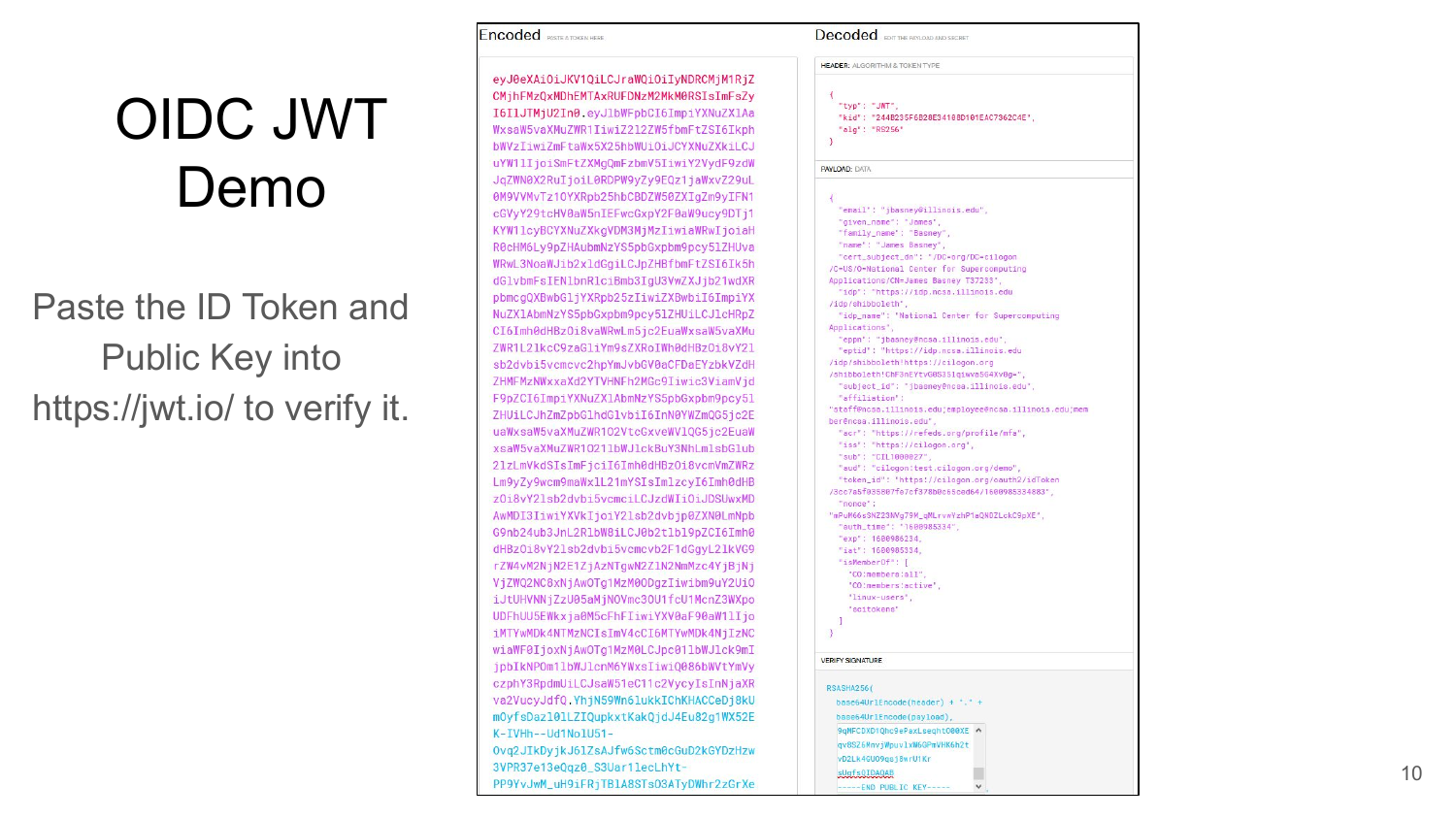### Least Privilege Authorization

- Good security practice: grant only those privileges that are required
	- $\circ$  for only as long as they are required
- Identity-based authorization
	- Limit the privileges granted to an identity
- Attribute-based authorization
	- Use attributes to determine appropriate privileges at this time
- Role-based authorization
	- Assign privileges to roles, and activate roles only when needed
- Capability-based authorization
	- Issue tokens granting only those privileges that are required, for the required lifetime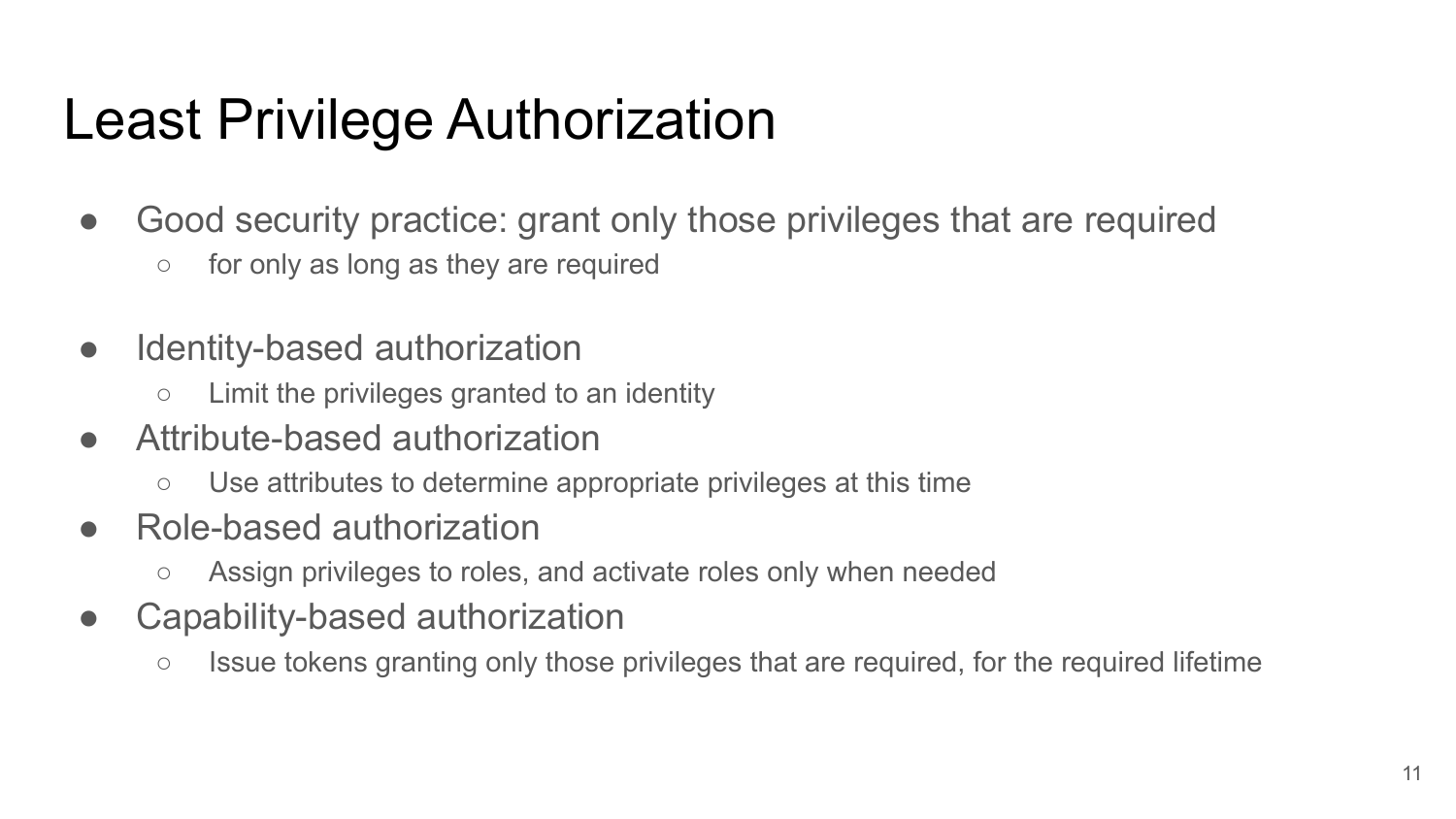# OAuth and Least Privilege

- OAuth Access Token "scope" identifies specific actions that are authorized on resources in the token "aud" (audience)
- OAuth obtains consent from the resource owner prior to token issuance
- OAuth clients should request only those "scope" values that are required

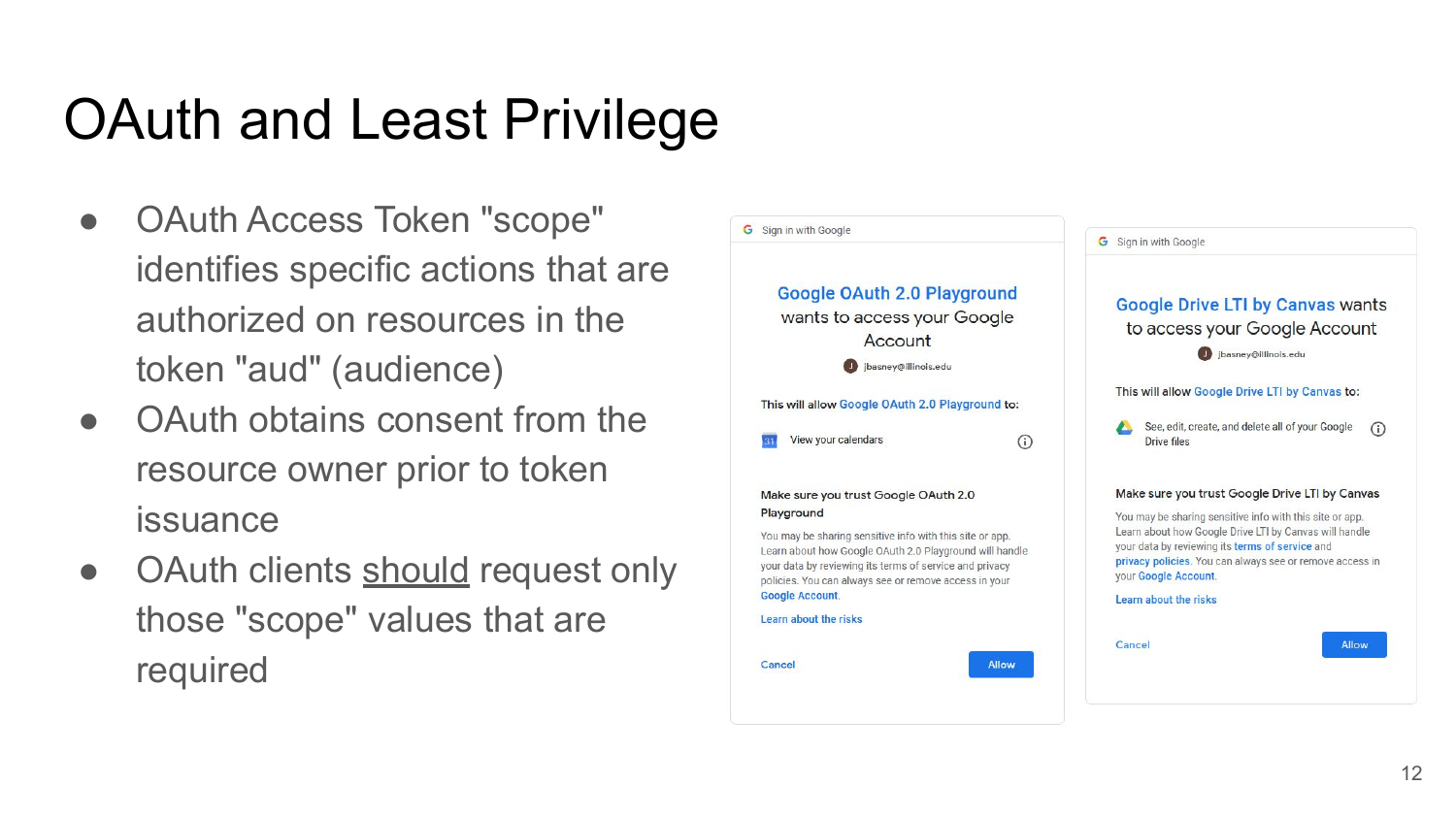

- Developing a capabilities-based authorization infrastructure for distributed scientific computing
- Using the OAuth and JWT standards for distributed authorization
- Implementing the Principle of Least Privilege
- Visit https://www.scitokens.org/ for specifications, publications
- Visit https://github.com/scitokens for open source implementations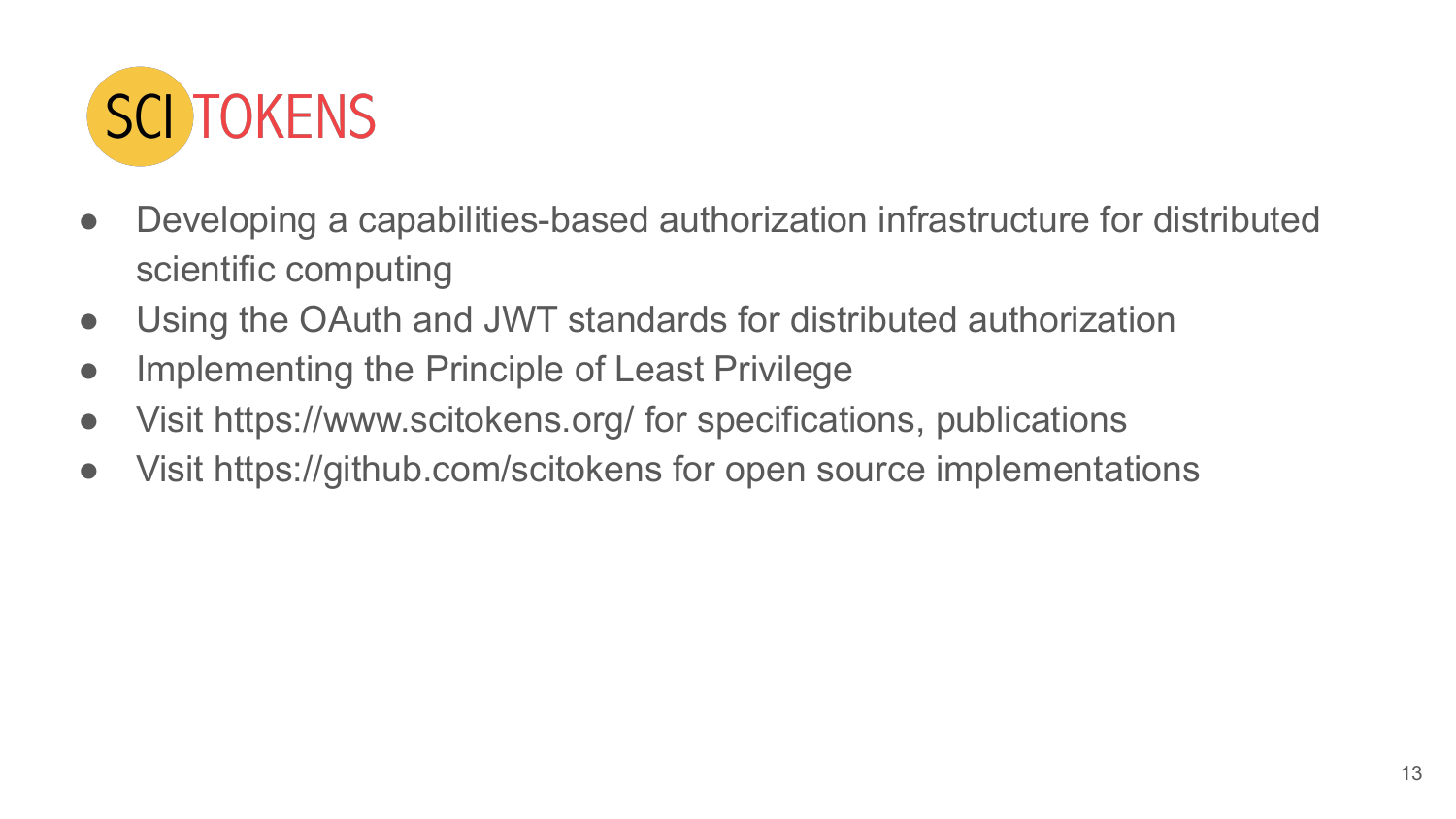## **SciTokens** JWT Demo

Visit https://demo.scitokens.org/ and click the "Set Payload" button.

Test the token using the example curl command.

### **Token Generator** Use this token generator to create your own sample SciTokens. Typically this would be done as part of an OAuth2 workflow Edit the payload of the SciToken on the left. An encoded and signed SciToken will be generated and displayed on the right. SET PAYLOAD TO ACCESS TO PROTECTED AREA **RS256 ALGORITHM Decoded FOLTHE PAYLOAD** Encoded **HEADER: ALGORITHM & TOKEN TYPE** eyJ0eXAiOiJKV1QiLCJhbGciOiJSUzI1NiIsImtpZ CI6ImtleS1yczI1NiJ9.eyJzY29wZSI6InJlYWQ6L "typ": "JWT", 3Byb3R1Y3R1ZCIsImF1ZCI6Imh0dHBz0i8vZGVtby "alg": "RS256" "kid": "key-rs256" 5zY210b2t1bnMub3JnIiwidmVyIjoic2NpdG9rZW4 6Mi4wIiwiaXNzIjoiaHR0cHM6Ly9kZW1vLnNjaXRv a2Vucy5vcmciLCJleHAi0jE2MTQ2MjAxODcsImlhd PAYLOAD: DATA CI6MTYxNDYxOTU4NywibmJmIjoxNjE0NjE5NTq3LC JqdGkiOiI2MTZhMzVkZi00YjA4LTQ2MWItYWQ20S1 "scope": "read:/protected", 10GFmMmRiODM5MjAifQ.OviNWWX6rd0zX\_WaQ8r9V "aud": "https://demo.scitokens.org", U08iVX3ozPjq0sAWcIFD7UK0taFStAP-"ver": "scitoken:2.0", "iss": "https://demo.scitokens.org", Ow8w9fh7cx8b\_TZZFJtrigvxwrPbj6mKzoVaRrgZa "exp": 1614620187. SwDowgbWR9X2DT6LZIhLFGG2wlDAt\_xBXi6O3wY7S "iat": 1614619587, GbGtb6Tv60SYIsjnskUkMA\_WwnSguiZWYnDf-"nbf": 1614619587, "jti": "616a35df-4b08-461b-ad69-e8af2db83920" Np02Qc3h2QIrKflgpMxCHHN7SolIN3ODFgwKEo3Gy LITHERIT CATTUREES AT ACONTECTION CONTINUES. **Signature Verified** Run the curl command below in order to test access to the protected SciTokens area

curl -H "Authorization: Bearer eyJexAiOiJKV101LCJhbGciOiJSUzINiIsImtpZCI6ImtleS1yczINiJ9.eyJzY29wZSI6InJlYWQ6L3Byb3RlY3RlZCIsImF1ZCI6Imh0dHBzOi8vZGVtby5zY2l0b2tl<br>bnMub3JnIiwidmVy1JoiZ2NpdG9rZN46M14WIiwiaXkzIjoidHR6cHM6Ly9kZW1vLnNjaXRva2Vucy3vcmciLCJldHA cwXOqvanNbppI1Pm99dpz2\_74EUWYbgzWDqftcPX0b\_\_CMpxlSn8QcdamdIG65NyQ" https://demo.scitokens.org/protected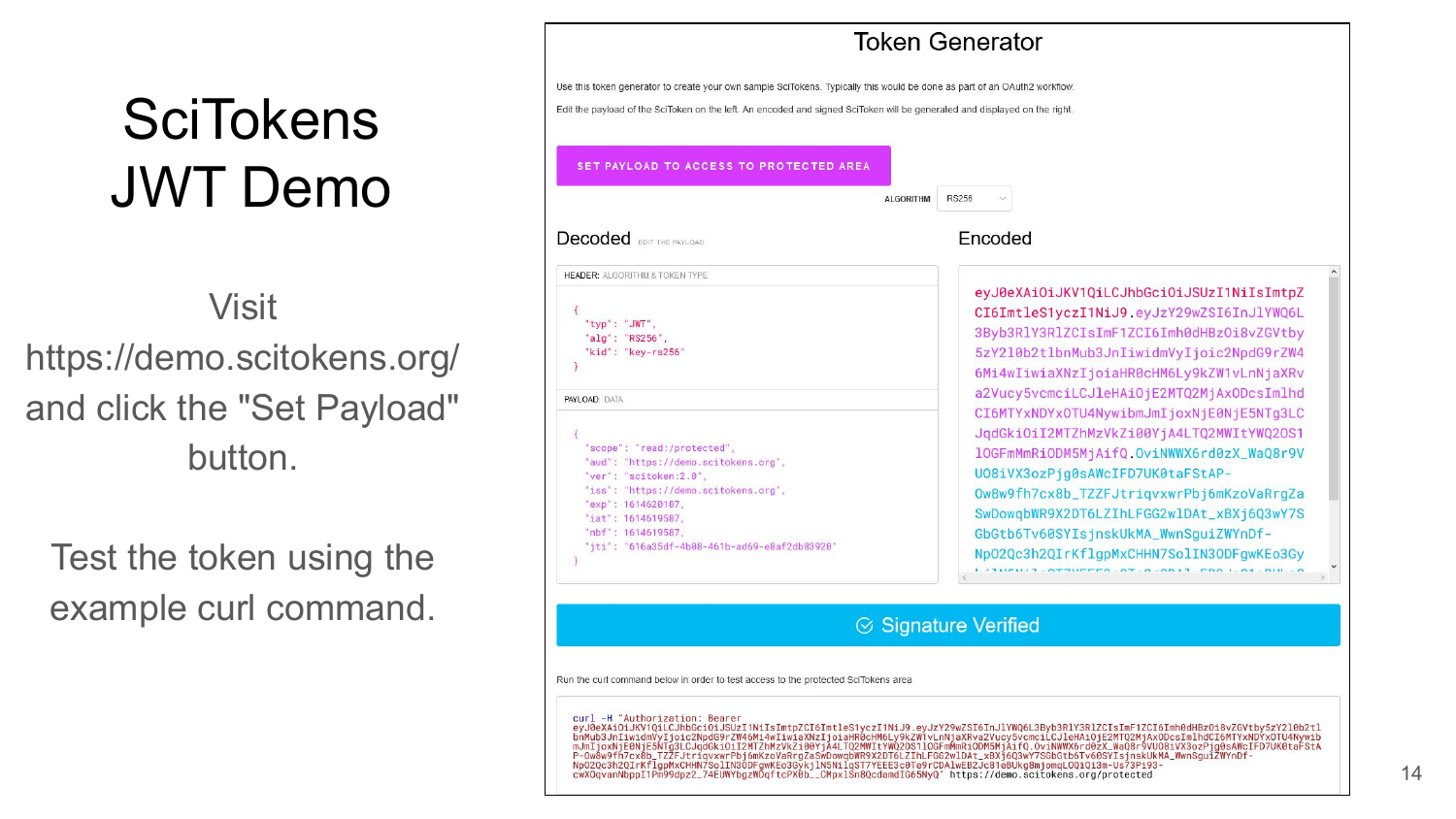### Implementing Standards

- RFC 6749: OAuth 2.0 Authorization Framework
	- token request, consent, refresh
- RFC 7519: JSON Web Token (JWT)
	- self-describing tokens, distributed validation
- RFC 8414: OAuth 2.0 Authorization Server Metadata
	- token signing keys, policies, endpoint URLs
- RFC 8693: OAuth 2.0 Token Exchange
	- token delegation, drop privileges (reduce "scope")
- draft-ietf-oauth-access-token-jwt: JWT Profile for OAuth 2.0 Access Tokens
	- authorization claims using JWT "scope" and "aud"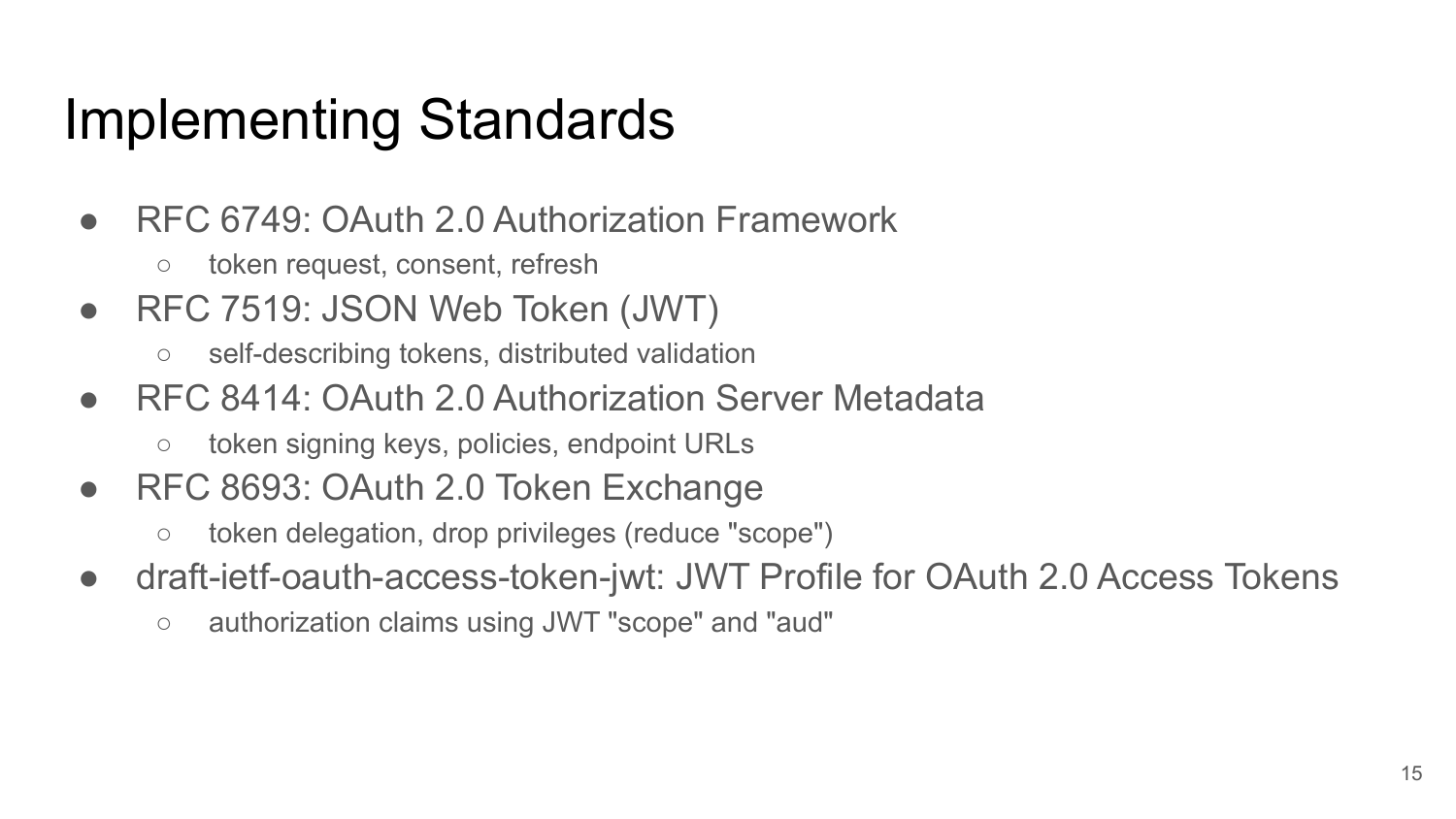# Implementing WLCG Common JWT Profiles

- Defines profiles for Group Based Authorization (wlcg.groups) and Capability Based Authorization (scope)
- Use cases:
	- a. Identity Token with Groups
	- b. Access Token with Groups
	- c. Access Token with Authorization Scopes  $\star$
- SciTokens supports and helped define use case (c)

https://doi.org/10.5281/zenodo.3460257 https://github.com/WLCG-AuthZ-WG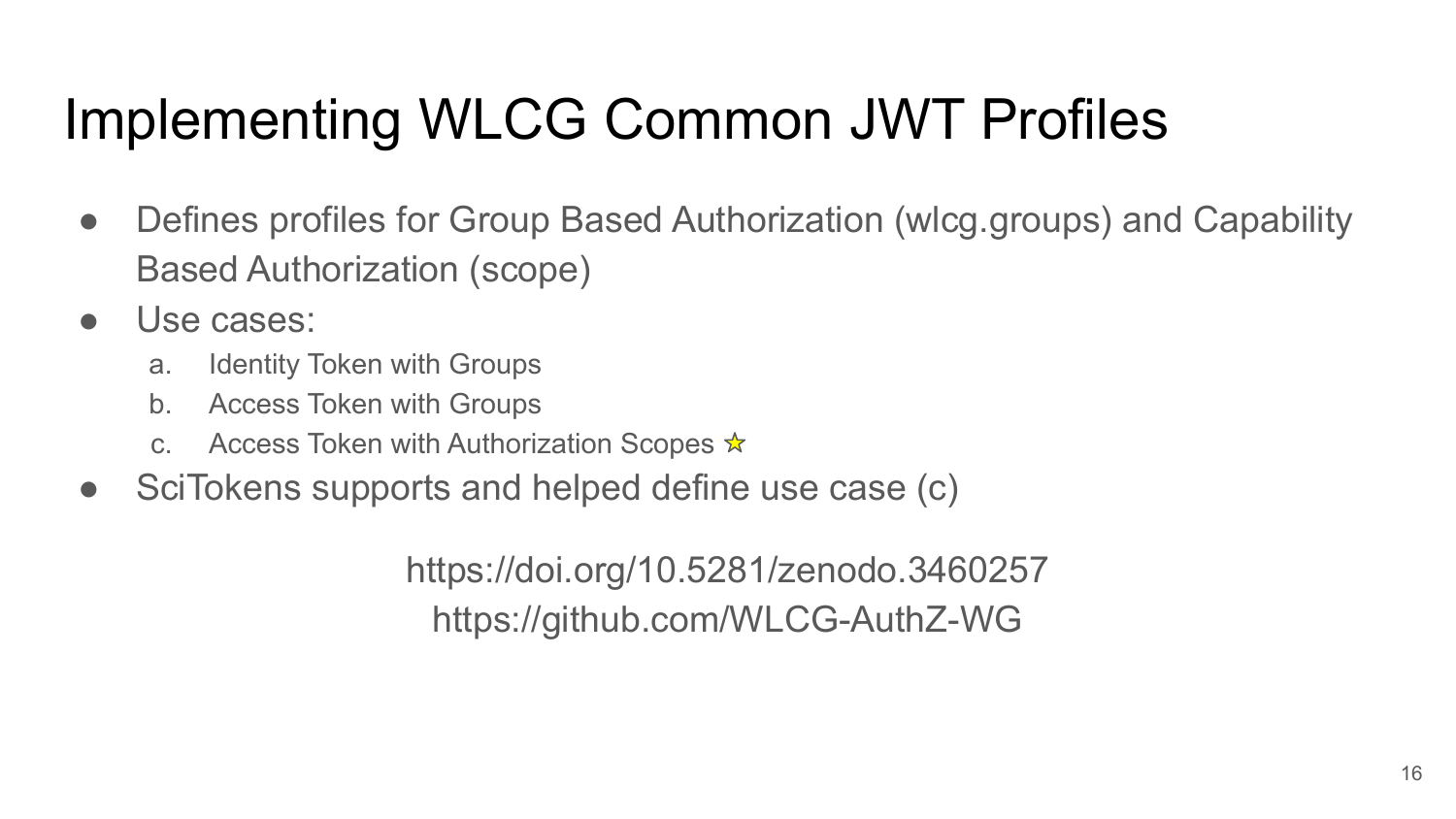### Related Work: GA4GH Passports

- Global Alliance for Genomics & Health (GA4GH)
- Using JWT access tokens with OIDC / OAuth
- Visa types:
	- AffiliationAndRole (e.g., faculty@illinois.edu)
	- AcceptedTermsAndPolicies (e.g., data use terms)
	- ResearcherStatus (e.g., Registered Access Bona Fide Researcher)
	- ControlledAccessGrants (e.g., access to data set #710)  $\star$
	- LinkedIdentities (e.g., jbasney@xsede.org linked to jbasney@illinois.edu)
- Used in ELIXIR (https://elixir-europe.org/)

https://doi.org/10.1038/s41431-018-0219-y https://www.ga4gh.org/ga4gh-passports/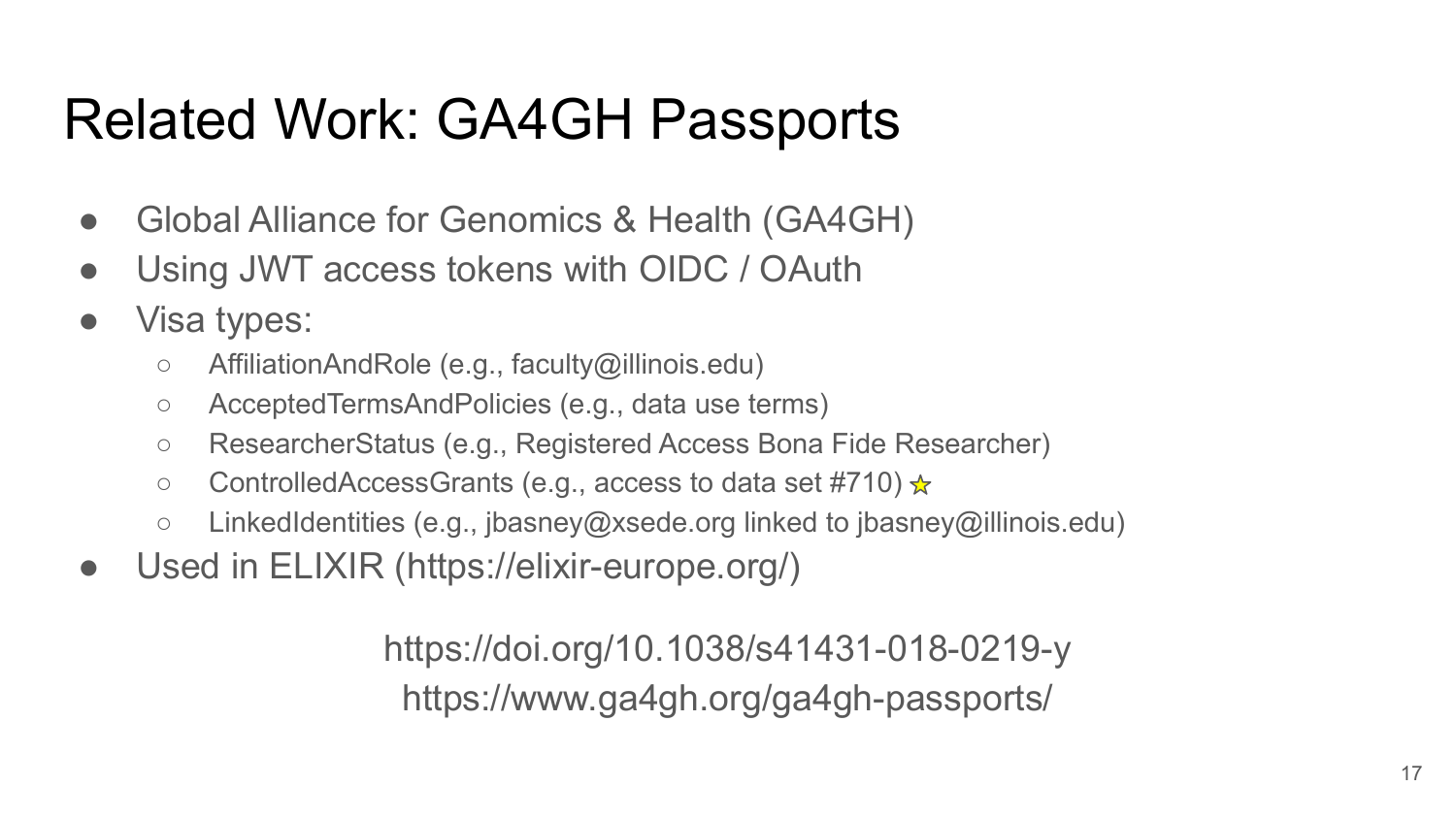### Collaboration and Interoperability

- TAGPMA Workshop on Token-Based Authentication and Authorization (Nov 30 - Dec 1 2020)
	- https://indico.rnp.br/event/33/
	- Participation by WLCG, Globus, LIGO, XSEDE, Fermilab
	- Cyberinfrastructure transitioning from X.509 user (proxy) certificates to OAuth/JWT
- Next steps:
	- Follow-on workshops
	- JWT Profile harmonization
	- Hackathons & Interop Testing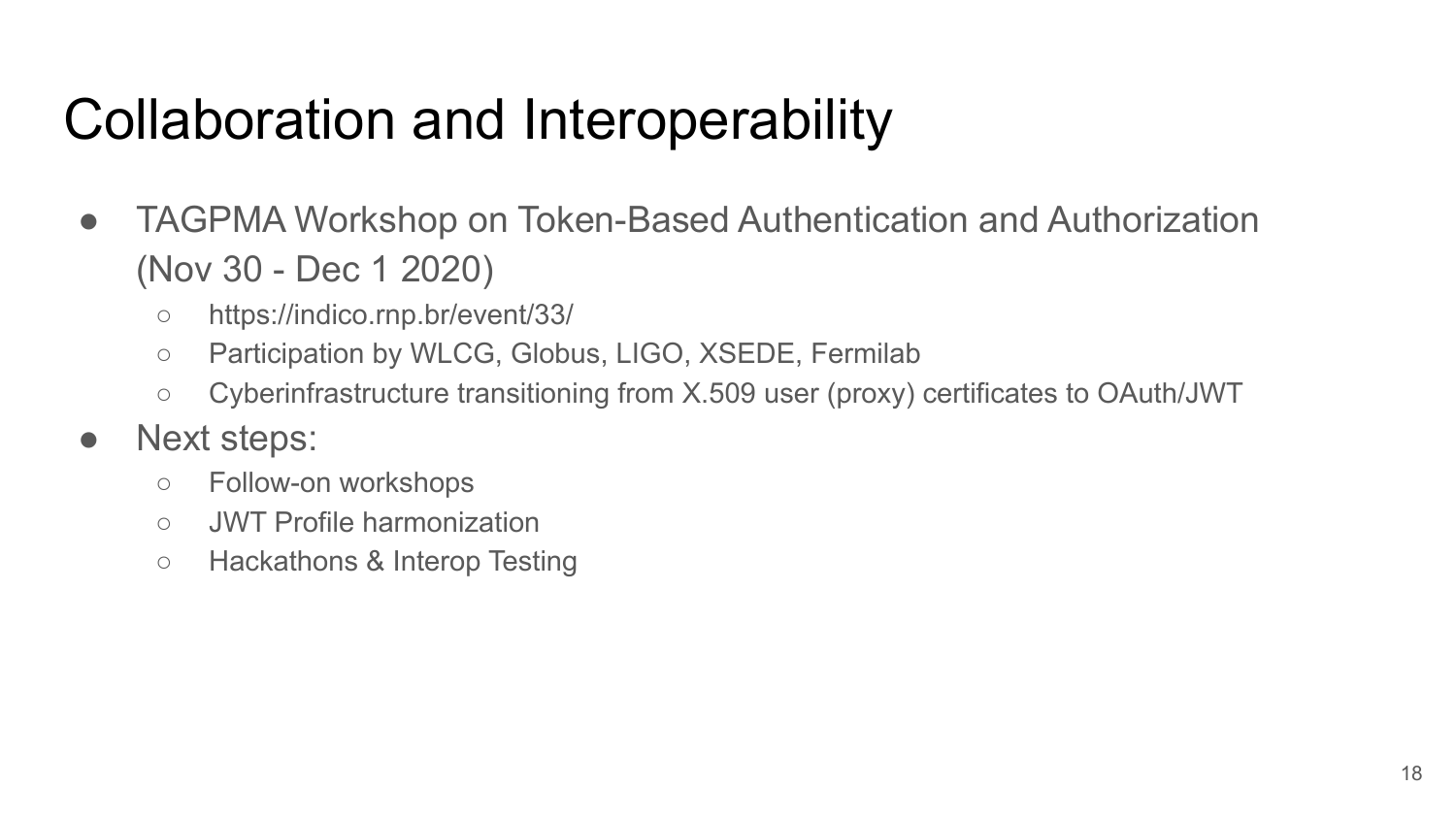# Transitioning to Tokens

- With the deprecation of GSI and proxy certificates, we have an opportunity to improve our authorization model
	- We don't want to simply reimplement GSI using JWTs
- Improve security using least privilege capabilities
- Improve usability and interoperability
	- Building on common JWT/OAuth technology
	- Coordinating across projects (LIGO, OSG, WLCG, etc.)
- Maintain the reliability of our infrastructure

• More details in Brian Bockelman's presentation later in this session